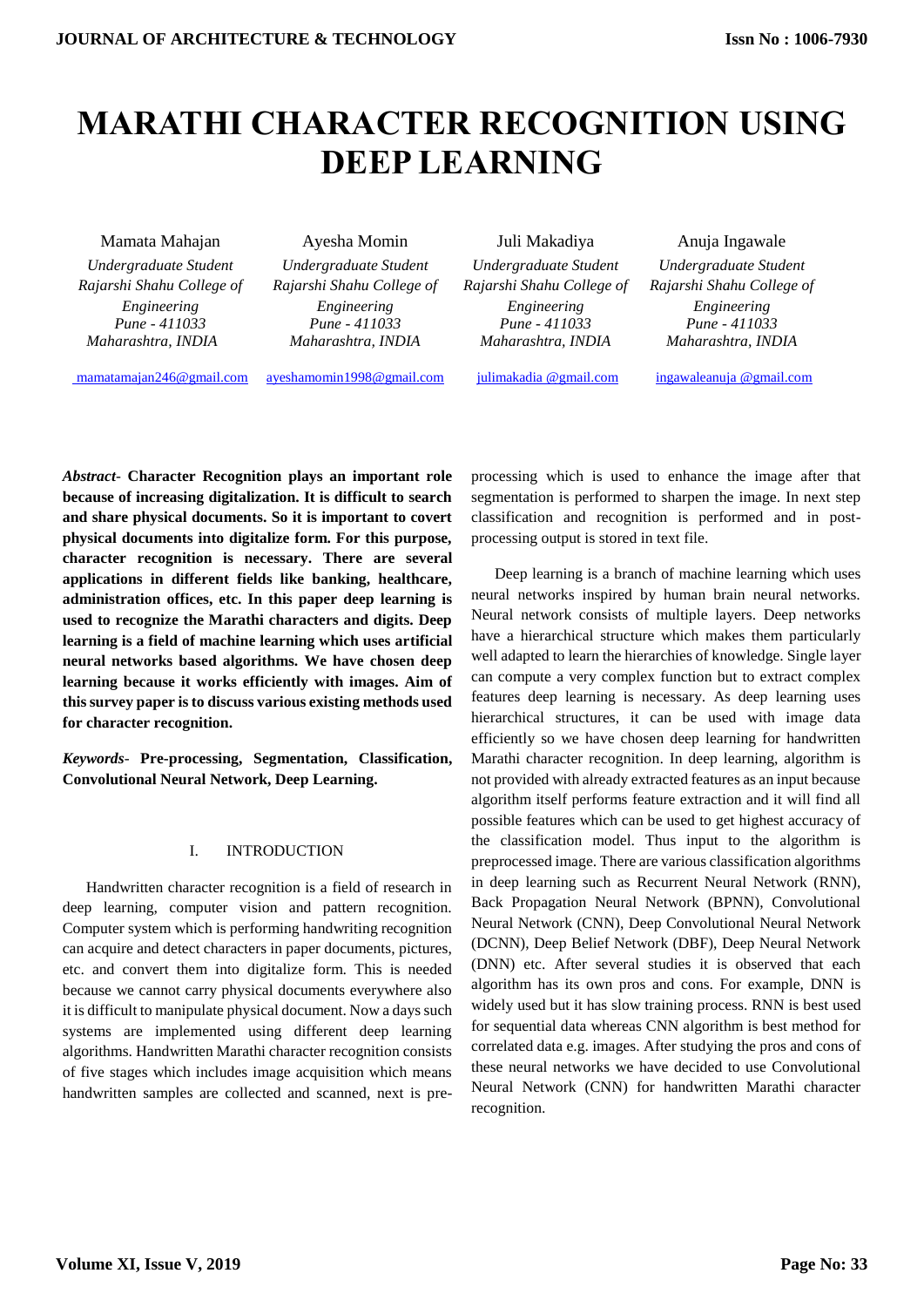|  | TABLE 1. COMPARATIVE STUDY OF MACHINE |  |  |
|--|---------------------------------------|--|--|
|  | <b>LEARNING METHODS</b>               |  |  |

| Sr.              | Algorithms<br>for<br>used | Accuracy    |
|------------------|---------------------------|-------------|
| No.              | character recognition     | achieved(in |
|                  |                           | percentage) |
| $\mathbf{1}$ .   | Linear classificator      | 61.09%      |
| 2.               | Random forest             | 69.57%      |
| $\overline{3}$ . | K-nearest neighbors       | 81.03%      |
|                  | Support vector machines   | 82.59%      |
| 5.               | Deep learning             | 90.04%      |

Above table shows accuracy (in percentage) of different algorithms used for character recognition. Linear classificatory, Random forest, K-nearest neighbors, Support vector machines and Deep learning are different algorithms used for recognition of character, from which deep learning algorithms gives highest accuracy among all even with large dataset. Following graph represents the comparison between the accuracies of different algorithms.



Fig.1 Graphical representation of different machine learning algorithms



# II. GENERALIZED APPROACH



Fig.2 System Modules

## *A. Image Acquisition*

Handwritten Marathi character samples are collected from different peoples and scanned with the help of camera or scanner to convert them into picture format.

# *B. Pre-processing*

As the handwriting samples are collected from different peoples there may be different problems associated with it such as noise, image may be blur, etc. So the pre-processing techniques are applied on images to remove such noise and to enhance the image quality. Initially image is in RGB color format therefore there are some complexities while processing image. So the RGB to grayscale conversion is required to reduce complexity from a 3D pixel value to 1D value. Many tasks do not fare better with 3D pixels for example edge detection.

## *C. Segmentation*

Pre-processed image is given as input to segmentation process. Segmentation is carried out to separate the character from its background. In this case character will be represented in white or black color. Accordingly, background may be black or white. This is one of the important steps in character recognition.

# *D. Feature Extraction*

Segmented image is given as an input to this module. This module will extract the features of the character from its image. Features can be Geometrical features such as area, perimeter, eccentricity, etc., low level features such as color, texture of an image, etc. and high level features such as vertical line, horizontal line, curve, etc.

#### *E. Classification and recognition*

Classification is a process of identifying the character and assigning a correct class label to it. The output of feature extraction module is given as an input to classifier. Classifier will learn from extracted features and recognize the correct class label for the input image. For classification there are different techniques available. One of them deep learning. Deep learning uses different artificial neural networks such as CNN, ANN, RNN, etc. From all these neural networks CNN is the only neural network to which we don't need to provide already extracted features. CNN takes the image as an input and extract maximum features as different layers. The main advantage of CNN is it reduces the human efforts of extracting the features. CNN works efficiently with large amount of data such as images.

#### III. WORKING OF CNN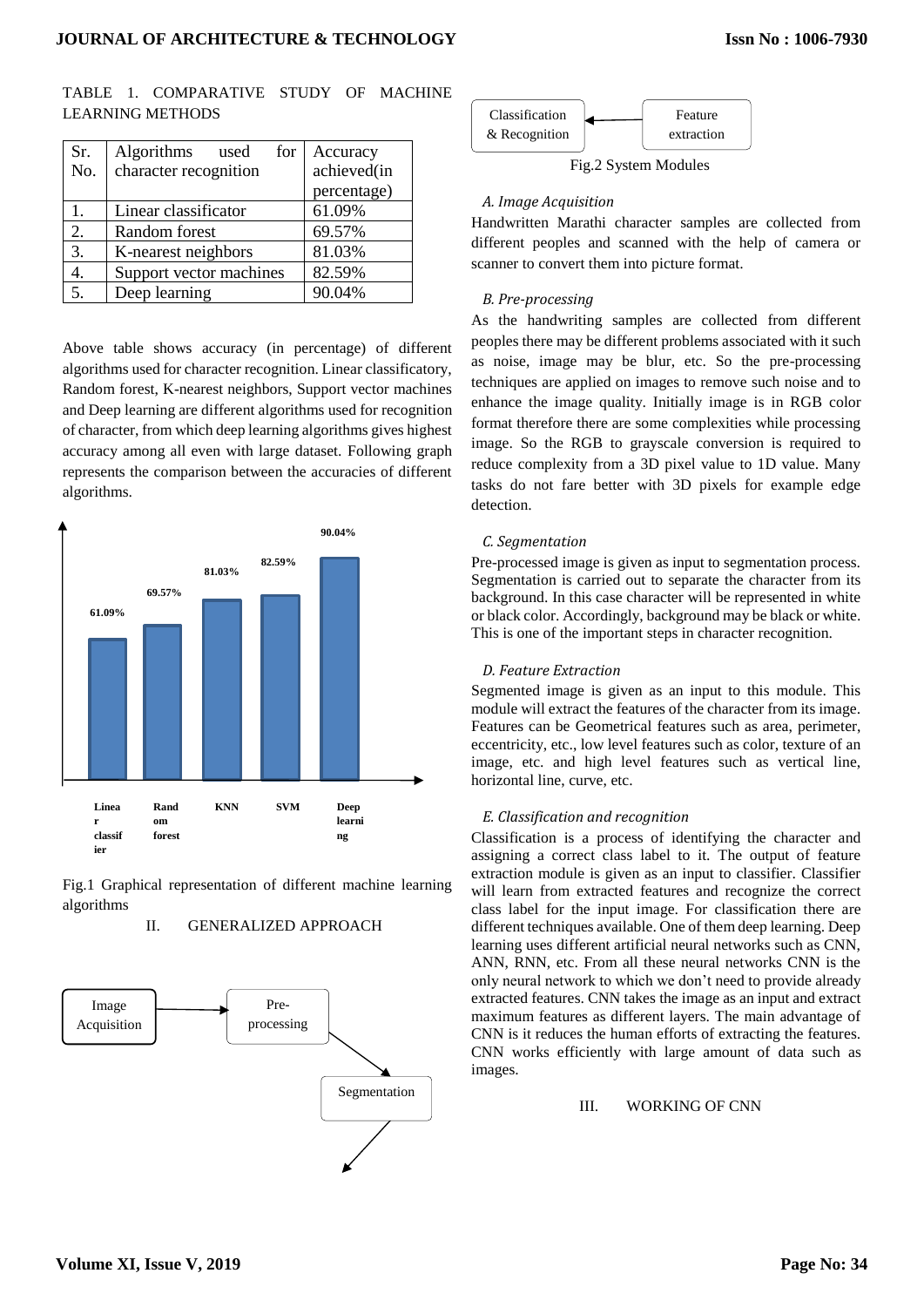#### **JOURNAL OF ARCHITECTURE & TECHNOLOGY**

 Convolutional neural network (CNN) is a type of neural network which uses special type of layer called as convolution layer. CNN consists of multiple layers such as convolution layer, non-linearity (ReLU) layer, pooling or sub-sampling layer and fully-connected layer.





 Next layer is pooling layer which is also called as subsampling layer. Each neuron of pooling layer works over the feature maps created in previous convolution layer. The main aim of pooling layer is to minimize the input. The pooling is done in two ways which are max pooling and average pooling. In max pooling the maximum value from feature map is found and those pixels are replaced with the single pixel which has maximum value. In case of average pooling the average value from feature map is found and those pixels are replaced with the single pixel which has average value. At the end of this layer we will get the minimized version of the previous image. Again this minimized image is given as an input to the next convolution layer and the process will be repeated. The repetition of the process depends on number of layers in the network. Number of layers are not fixed which will vary as per requirement.

 Last layer is fully connected layer. This layer also known as output layer of the convolutional neural network. Task performed by this layer is classification. In fully connected layer every neuron is connected with every other neuron as shown in figure.



Fig.4 Fully connected layer

IV. LITERATURE REVIEW

In this paper [1] Shailesh Acharya, Ashok Kumar Pant, Prashnna Kumar Gyawali proposed a deep learning architecture for recognition of marathi hand written characters. They focus the use of Dropout and dataset increment approach to improve test accuracy. We have learned Deep Convolutional Neural Network from this paper.

In this paper [2] Ms.Padma Ramkrushna Bagde, Dr.Ajay Anil Gurjar mainly focus on the genetic algorithm approach and existing methods for it. Performances of different classification methods with different features and segmentation methods are compared. We are going to refer classifier like neural network and genetic algorithm.

In this paper [3] Jinfeng Bai, Zhineng Chen, Bailan Feng, Bo Xu attempt to introduce the Shared Hidden Layer Convolutional Neural Network framework to image character recognition. It shows that the SHL-CNN can reduce recognition errors by 16-30% relatively compared with model strained by characters of only one language using conventional.

In this paper [4] Miss. Minakshi Sanjay Bhandare, Miss. Anuradha Sopan Kakade has shown the result of pre-processing and segmentation of compound character. We are going to apply those techniques in our dataset for better result.

In this paper [5] Supriya Deshmukh, Leena Ragha proposed efficient method for feature extraction like Directional algorithm. Two kind of directional features are examined, one by using stroke length distribution method and other by using contour.

In this paper [6] Bishwajit Purkaystha,Tapos Datta,Md Saiful Islam used deep convolutional neural network for recognizing hand written Marathi characters.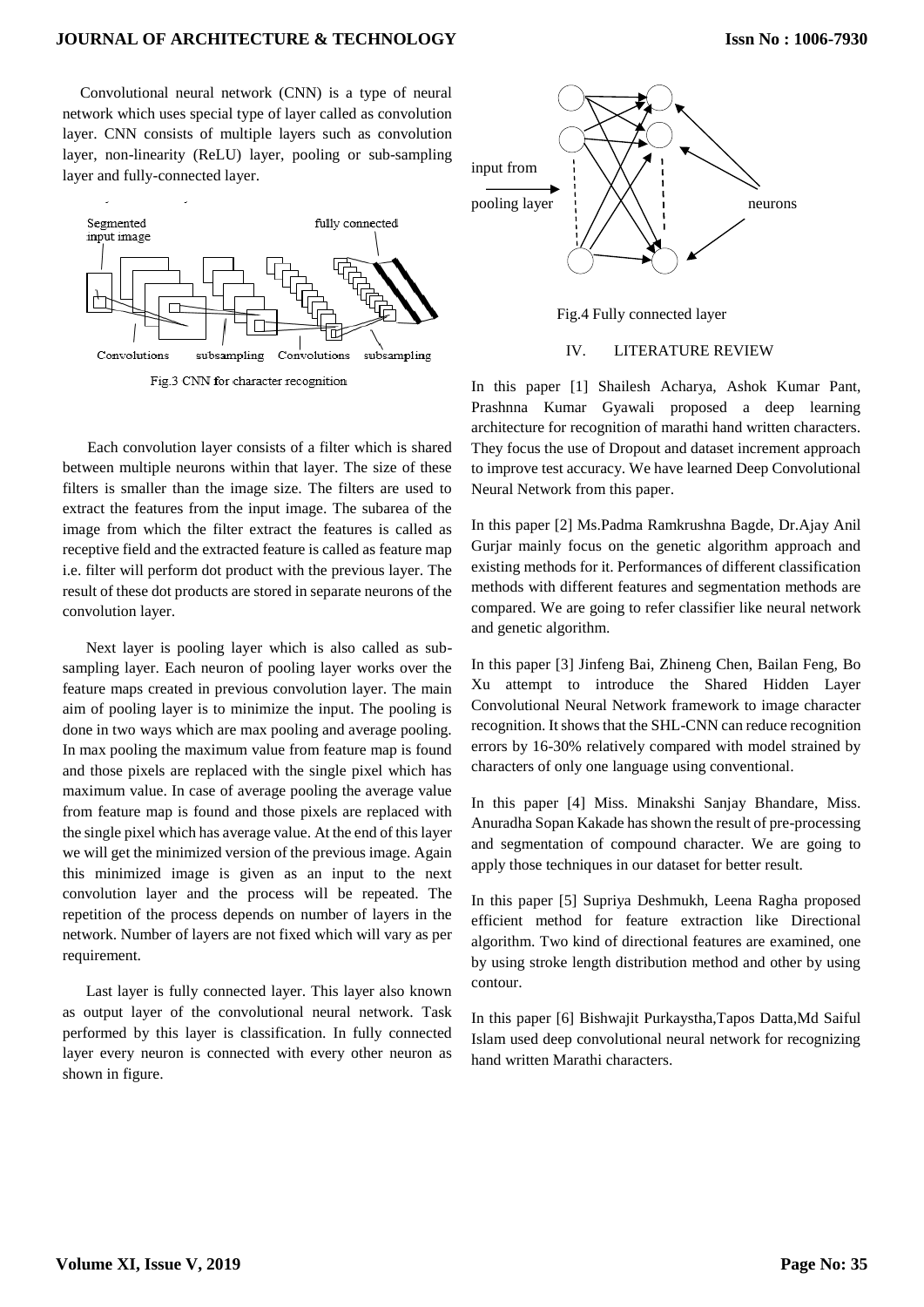In this paper [7] Parshuram M. Kamble, Ravindra S. Hegadi propose feature extraction from handwritten Marathi characters using connected pixel based features like area, perimeter, eccentricity, orientation and Euler number.We are going to refer methods for extracting the above geometrical features.

In this paper [8] Dhanashree Joshi, Sarika Pansare proposed techniques like combination of edge detection with binarization and morphological operations to improve the result in pre processing step. We are going to prefer K-Nearest Neighbor classifier.

In this paper [9] Ravindra S.Hegadi, ParshuramM. Kamble used multilayer feed-forward neural network for recognizing handwritten Marathi character.

In this paper [10] Sanjay S. Gharde, Dr. R. J. Ramteke, Vijay A. Kotkar, Dipak D. Bage performs the recognition of handwritten Devanagari numeral and vowel by using hybrid approach which combines Invariant Moment and Affine Moment Invariant feature extraction techniques. For recognition, Support Vector Machine and Fuzzy Gaussian Membership Function are applied on numerals and vowels respectively.

In this paper [11] Xin Gao,Jie Zhang,Zhe Wei provided performance comparison among three deep learning models: CNN, RNN and CNN-RNN models. These models helps to find an appropriate deep learning model for a special sequence pattern.

In this paper [12] Dhara S. Joshi, Yogesh R. Risodkar used algorithms filtering, edge detection, morphological transformation etc., for feature extraction.

In this paper [13] Dr. P. S. Deshpande, Mrs. Latesh Malik, Mrs. Sandhya Arora proposed two methods i.e. segmentation and evolved regular expressions. Their proposed system did not contain preprocessing and training.

In this paper [14] Martin Rajnoha, Radim Burget, Malay Kishore Datta compared traditional machine learning algorithms with deep learning approach. Wa are going to use deep learning approach in our work to achieve better accuracy.

In this paper [15] Rohan Vaidya, Darshan Trivedi, Sagar Satra, Prof. Mrunalini Pimpale describes the use of OpenCV for performing Image processing and Tensorflow for training a neural Network. They presents the system using python programming language.

In this paper [16] Sushama Shelke, Shaila Apte describes multistage feature extraction and classification scheme. Multistage feature extraction consist of different stages like high, mid and low level features.

In this paper [17] Moazam Soomro, Rana Hammad Raza, Muhammad Ali Farooq presesents two models AlexNet uses pooling layer and GoogleNet uses ReLU layer.

In this paper [18] Tan Chiang Wei, Ab Al-Hadi Ab Rahman, U.U.Sheikh proposed deep neural network.We studied deep neural network concept.

In this paper [19] Ranjana S. Zinjore, R.J.Ramteke preffered shape context computation and cost to minimize the matching distance between training images and test images.

In this paper [20] Rismiyati, Khadijah, Adi Nurhadiyatna performed deep learning techniques for classification and recognition of images. The classification is performed using convolutional neural network (CNN) and Deep Neural Network (DNN).

## V. CHALLENGES

1.Deep learning need to find and process massive datasets for training.

2. In deep learning overfitting occurs. Overfitting in neural networks occurs when performance of model on unseen data is lower than that on seen data.

3. To implement deep learning algorithm it requires high performance hardware.

4. Lack of flexibility and multitasking because once the model is trained it can give efficient and accurate solution for specific problem.

#### VI. CONCLUSION

This review paper provides the information about the importance and applications of handwritten Marathi character recognition. This paper also discusses the various techniques available to recognize the character. It discusses about various neural networks available in deep learning. It also provides the summary about all the works done in this field till date. In this survey paper, it has been observed that task of extracting various features is challenging task as the image get classified with wrong class sometimes if some features not get detected. This paper has also discussed various challenges in character recognition, so this will affect the accuracy of classifier. It is challenging to recognize the character image is it is oriented, not clear, or blur, edge distortion or noise distortion etc. In this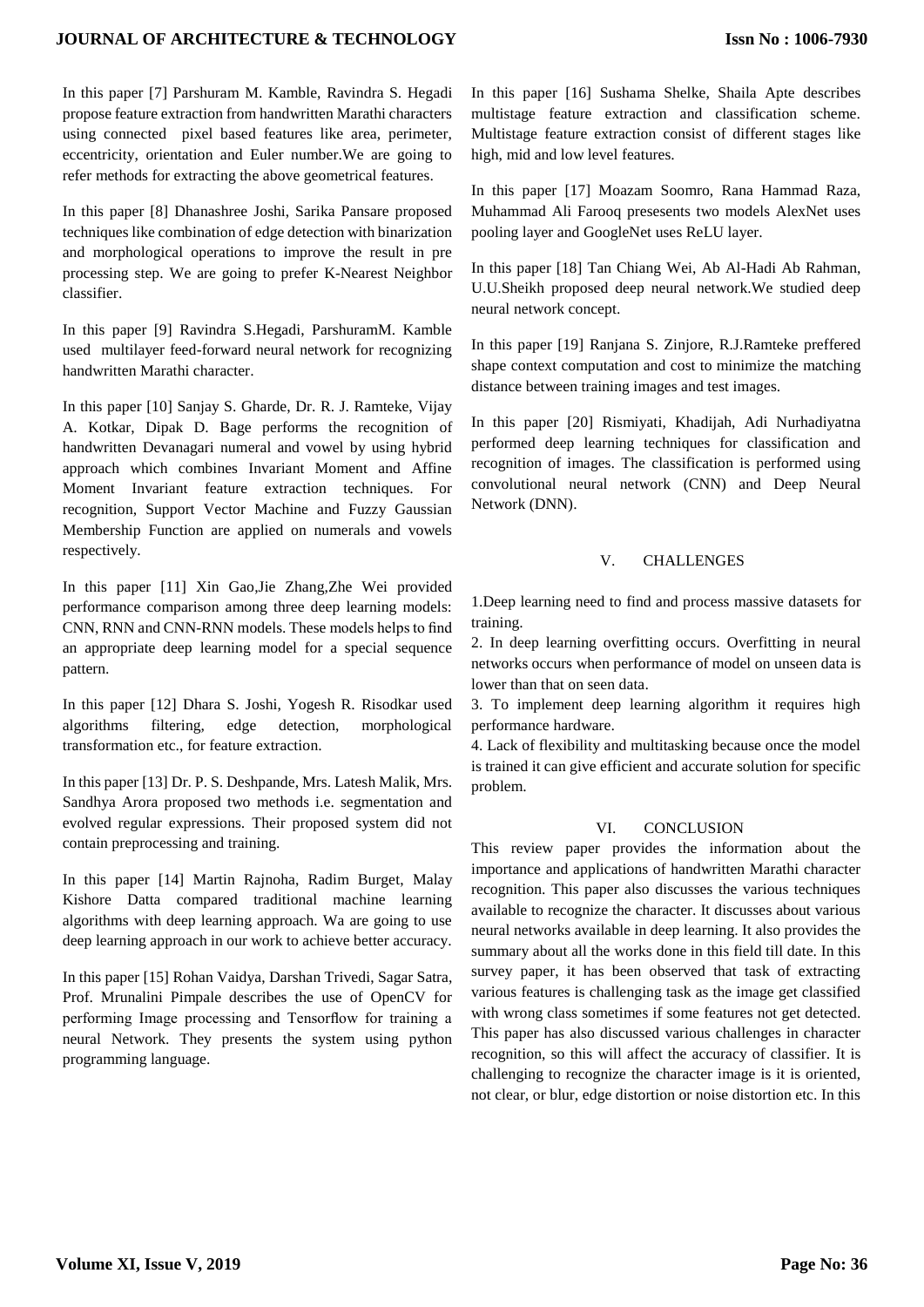paper various aspects of deep learning algorithms are discussed. Handwritten character recognition can be used in various fields like in banking sector for check processing, document processing etc. The handwritten character recognition can explore more application areas.

#### VIII. REFERENCES

[1]Shailesh Acharya, Ashok Kumar Pant, Prashnna Kumar Gyawali," Deep Learning Based Large Scale Handwritten Devanagari Character Recognition", 2015 9th International Conference on Software, Knowledge, Information Management and Applications (SKIMA).

[2] Ms.Padma Ramkrushna Bagde, Dr.Ajay Anil Gurjar," A Handwritten Recognition for Free Style Marathi Script using Genetic Algorithm", 2016 International Conference on Global Trends in Signal Processing, Information Computing and Communication.

[3] Jinfeng Bai, Zhineng Chen, Bailan Feng, Bo Xu,"IMAGE CHARACTER RECOGNITION USING DEEP CONVOLUTIONAL NEURAL NETWORK LEARNED FROM DIFFERENT LANGUAGES", Interactive Digital Media Technology Research Center, Institute of Automation, Chinese Academy of Sciences, Beijing 100190, China.

[4] Miss. Minakshi Sanjay Bhandare, Miss. Anuradha Sopan Kakade," Handwritten (Marathi) Compound Character Recognition",IEEE Sponsored 2nd International Conference on Innovations in Information,Embedded and Communication systems (ICIIECS)2015.

[5] Supriya Deshmukh, Leena Ragha," Analysis ofDirectional Features - Stroke and Contour for Handwritten Character Recognition", 2009 IEEE International Advance Computing Conference (IACC 2009) Patiala, India, 6-7 March 2009.

[6] Bishwajit Purkaystha,Tapos Datta,Md Saiful Islam," Bengali Handwritten Character Recognition Using Deep Convolutional Neural Network", 2017 20th International Conference of Computer and Information Technology (ICCIT), 22-24 December, 2017.

[7] Parshuram M. Kamble, Ravindra S. Hegadi," Geometrical features extraction and KNN based Classification of Handwritten Marathi characters", Communication Technologies 978-1-5090-5573-9/16 \$31.00 © 2016 IEEE DOI 10.1109/WCCCT.2016.61219 World Congress on Computing and Communication Technologies (WCCCT).

[8] Dhanashree Joshi, Sarika Pansare," Combination of multiple image features along with KNN classifier for classification of Marathi Barakhadi", 2015 International Conference on Computing Communication Control and Automation.

[9] Ravindra S.Hegadi, ParshuramM. Kamble," Recognition of Marathi Handwritten Numerals Using Multi-layer Feed-Forward Neural Network", 2014 World Congress on Computing and Communication Technologies.

[10] Sanjay S. Gharde, Dr. R. J. Ramteke, Vijay A. Kotkar, Dipak D. Bage," Handwritten Devanagari Numeral and Vowel Recognition using Invariant Moments ", 2016 International Conference on Global Trends in Signal Processing, Information Computing and Communication.

[11] Xin Gao,Jie Zhang,Zhe Wei," Deep Learning for Sequence Pattern Recognition", 978-1-5386-5053-0/18/\$31.00 ©2018 IEEE.

[12] Dhara S. Joshi, Yogesh R. Risodkar," Deep Learning Based Gujarati Handwritten Character Recognition", 2018 International Conference On Advances in Communication and Computing Technology (ICACCT).

[13] Dr. P. S. Deshpande, Mrs. Latesh Malik, Mrs. Sandhya Arora," Characterizing Hand Written Devanagari Characters using Evolved Regular Expressions", 1-4244-0549- 1/06/\$20.00 2006 IEEE.

[14] Martin Rajnoha, Radim Burget,Malay Kishore Datta," Handwriting Comenia Script Recognition with Convolutional Neural Network", 978-1-5090-3982-1/17/\$31.00 ©2017 IEEE.

[15] Rohan Vaidya , Darshan Trivedi , Sagar Satra, Prof. Mrunalini Pimpale2," Handwritten Character Recognition Using Deep-Learning", Proceedings of the 2nd International Conference on Inventive Communication and Computational Technologies (ICICCT 2018) IEEE Xplore Compliant - Part Number: CFP18BAC-ART; ISBN:978-1-5386-1974-2.

[16] Sushama Shelke, Shaila Apte," A Novel Multi-feature Multi-Classifier Scheme for Unconstrained Handwritten Devanagari Character Recognition", 2010 12th International Conference on Frontiers in Handwriting Recognition.

[17] Moazam Soomro, Rana Hammad Raza,Muhammad Ali Farooq," Performance Evaluation of Advanced Deep Learning Architectures for Offline Handwritten Character Recognition", 2017 International Conference on Frontiers of Information Technology.